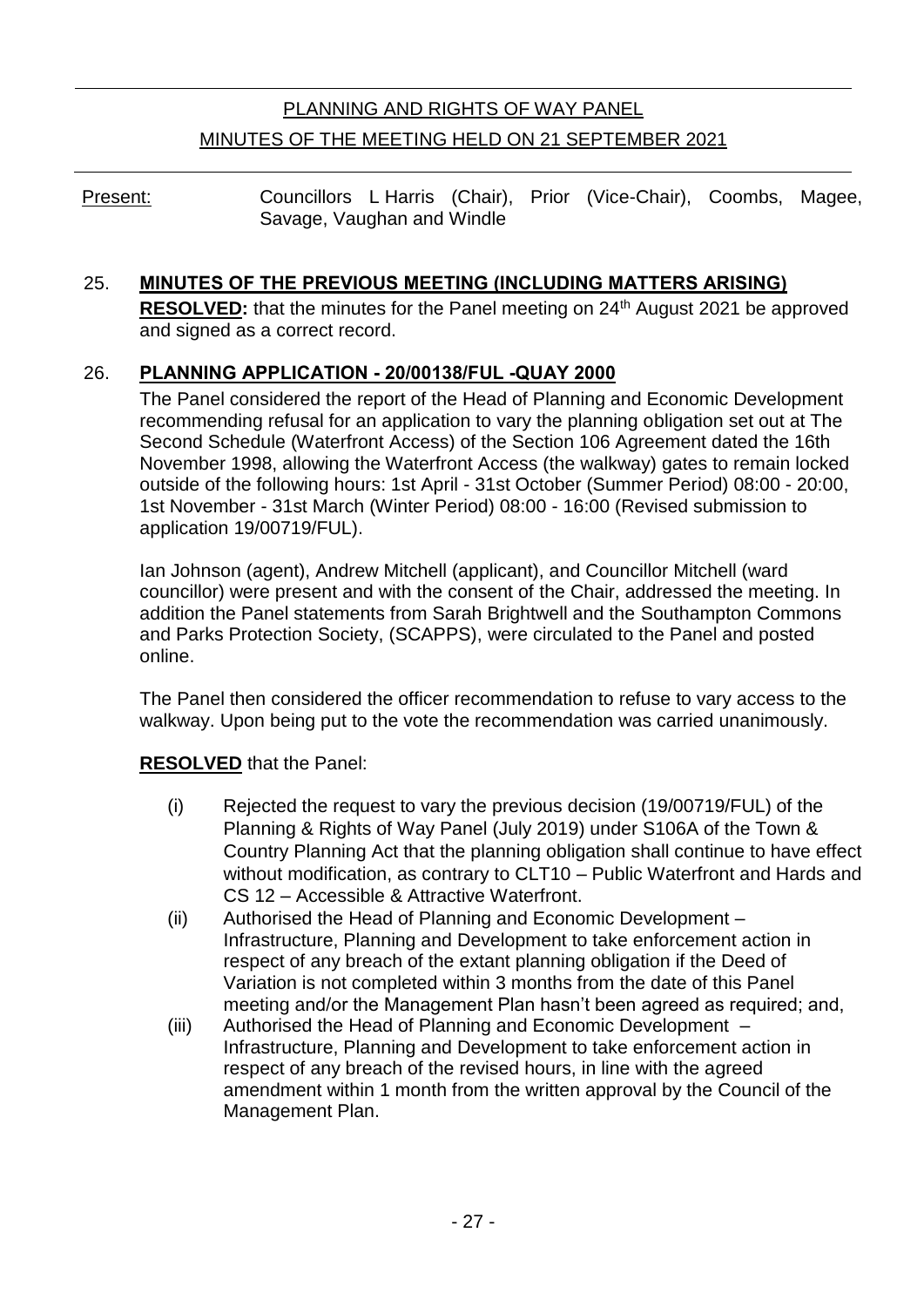# 27. **PLANNING APPLICATION - 21/00764/FUL -30-32 ST MARYS PLACE**

**RESOLVED** The Panel noted that this item had been withdrawn from consideration at this meeting.

### 28. **PLANNING APPLICATION - 21/01047/FUL - 20 HOWARD ROAD**

The Panel considered the report of the Head of Planning and Economic Development recommending that conditional planning permission be granted in respect of an application for a proposed development at the above address.

Change of use of premises to Offices (Class E (g)(i))

Duncan Bendermarcher (local resident objecting), Carl Patrick (agent), and Councillor Shields (ward councillors/objecting) were present and with the consent of the Chair, addressed the meeting. In addition a statement from Mr Brian True was circulated to the Panel and posted online.

The presenting officer reported that Condition 4 required amending and that an additional condition would be required for parking layout. Members voted to add a further condition that detailed occupancy levels. The additional conditions are set out below.

The Panel then considered the recommendation to grant conditional planning permission (subject to the additional conditions set out below. Upon being put to the vote the recommendation was carried.

RECORDED VOTE to grant planning permission FOR: Councillors L Harris, Prior, Magee, Savage, Coombs and Windle AGAINST: Councillor Savage

**RESOLVED** that planning permission be approved subject to the conditions set out within the report and any additional or amended conditions set out below:

### **ADDITIONAL AND AMENDED CONDITIONS**

4. CYCLE PARKING (Performance Condition)

Before the development hereby approved first comes into occupation, the storage for bicycles shall be provided and made available for use in accordance with the plans hereby approved and the details contained in the applicant's correspondence dated 20/08/2021. The storage shall thereafter be retained as approved. REASON: To encourage cycling as an alternative form of transport.

#### 6. PARKING (PERFORMANCE)

The parking layout shall be provided in accordance with the plans hereby approved before the offices first comes into use and shall thereafter be retained as approved for the lifetime of the office use and the non-designated parking areas shall be kept clear at all time. REASON: To prevent obstruction to traffic in neighbouring roads and in the interests of highway safety.

#### 7. OCCUPANCY LIMIT

The maximum number of staff employed on site at any one time shall not exceed 7 employees.